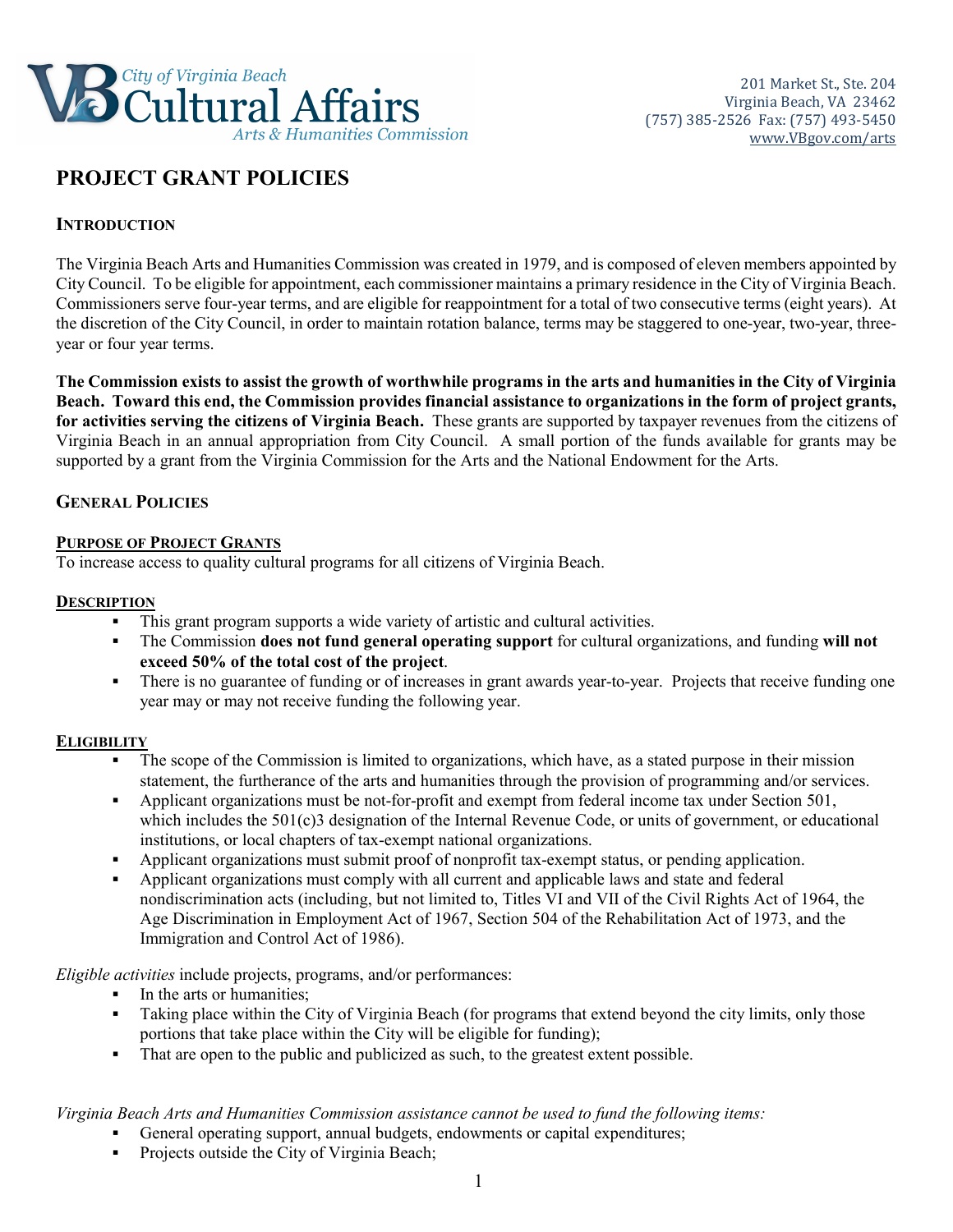- Individuals (although funding may be obtained through an eligible sponsoring organization);
- Pass-through granting to other organizations without a clear and concise project proposal;
- Non-artistic portions of festivals or community celebration events;
- Academic programs that are not principally public service programs;
- **Programs that are restricted to an organization's membership;**
- Programs that are essentially performances for studios or organizations where only students who pay a fee may participate;
- Costs of parties, receptions, fundraising benefits and other social activities;
- **Prizes (cash and non-cash) and awards;**
- Permanent acquisitions (for example, buildings and land);
- Capital improvements, new construction, renovation or restoration;
- Non-expendable supplies and equipment (for example, copy machines, building supplies, musical instruments) (Props, costumes, rented equipment, etc. are considered expendable items);
- Investments or contingency funding (for example, accounts earning interest);
- Deficits;
- Basic operating expenses such as rent and utilities, unless directly related to the arts project the organization is presenting.

### **CRITERIA FOR EVALUATING APPLICATIONS**

- Quality of the program;
- Extent to which the proposed project meets the demonstrated needs of the community;
- Service to the public, including the number of people served;
- Managerial and fiscal competence of the organization, including the capability of the organization to carry out the proposed project(s);
- Nature and extent of other available public and private support, whether monetary, in-kind, membership, or other;
- Cost-effectiveness of the proposed project;
- Implementation of a strategic plan.

The Commission funds organizations that provide quality programs and services to the citizens of Virginia Beach. The Commission views its assistance to organizations as that of a catalyst, helping to augment and strengthen private support of the arts and humanities. The Commission believes in a diversified funding base for cultural organizations, and that such funding demonstrates community support for the project. Organizations receiving funds from the Commission are expected to earn as much income from ticket sales/admission fees as feasible. Strong applicants will demonstrate the strength and diversity of support for the project within the community, and the proposed benefits of the projects to the citizens of Virginia Beach. Applicants should also document their efforts to make their programs sustainable.

Multiple grant application requests in the same funding cycle are not permitted. Organizations proposing similar projects in the same funding cycle will be encouraged to submit a joint proposal.

The Commission is concerned about on-going support for programs that require the same amount of funding each year from the Commission, which demonstrates that lack of growth or support from other sources. If more applicants could increase their earned and contributed income, VBAHC funds could be freed to support new programs and organizations. The Commission encourages organizations to increase their level of financial self-sufficiency.

## **ACKNOWLEDGMENT**

In all published materials (inclusive of electronic media) and announcements, regarding the particular activity supported, acknowledgment must be made that **"(organization or activity) is funded in part by the citizens of Virginia Beach through a grant from the City of Virginia Beach Arts and Humanities Commission**."

All organizations are required to display the Arts and Humanities Commission placard in a visible location at all events funded by the Commission. The placards are distributed to new grantees at the beginning of the fiscal year.

All applicant organizations agree to these conditions upon accepting the grant award. Failure to comply with these requirements may result in forfeiture of the grant award, or a less favorable response to future grant requests.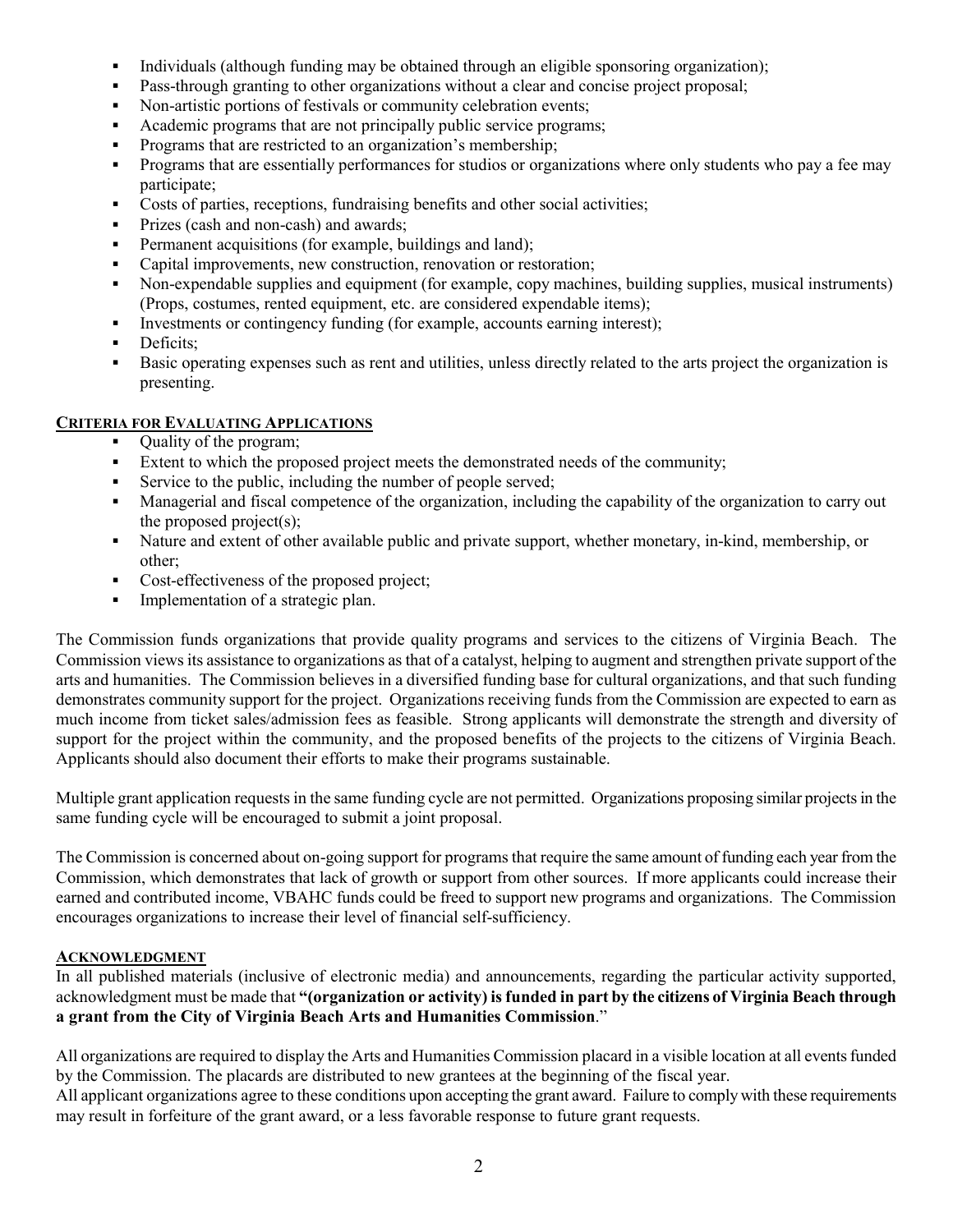## **GRANT CONTRACT**

Completed applications must be signed by an officer of the applicant organization or an individual authorized to certify the accuracy of the application and attachments, as well as the organization's compliance with all criteria of eligibility for funding. Applicants must attach a signed copy of the "Certification of Assurances and Grant Conditions" to the application and keep a copy on file.

When the Commission awards a grant, a letter is sent to the applicant with a Contract for Services. This contract must be returned to the Commission before payment is authorized.

## **GRANT PERFORMANCE**

Grant awards may only be used for those programs or purposes described in the application and approved in the contract by the Commission. Grantees must notify the Commission, in writing, of any changes in the grant contract. These changes must be approved in advance of the scheduled change through written notification from the Commission.

The Commission will review and act upon the request at its next regularly scheduled Commission meeting.

The Commission requires the submission of a final report from each grantee within 30 days of the completion of the project or **no later than July 15th**. The final report will be measured against the Contract for Services for compliance.

The Commission may require brief, periodic reports from each organization in order to track attendance, services, and audience feedback for projects supported by City funds. Forms and directions for these reports will be provided by the Commission.

Each grantee must maintain accurate financial records for any activity supported by Commission funds. These financial statements are an essential part of the final report. The Commission or its authorized representative may request substantiation for the information provided in the final report, or any additional financial records. Applicants are advised that any program income generated or received by a proposed project must be documented appropriately in the project budget. The Commission will conduct periodic audits of project budgets to ensure compliance and accuracy of reports, for up to three years following the fiscal year. Grantee organizations should maintain records for activities supported by Commission funds for at least three years in the event of such an audit.

### **DEADLINES**

All applications must be submitted via the online portal by **Friday, February 8, 2019, by 5:00 p.m**. One original and two copies of the complete application packet must be mailed or hand-delivered to the following address: **Office of Cultural Affairs, 201 Market Street, Suite 204, Virginia Beach, VA 23462.** This is not a postmark deadline. No applications will be accepted or considered after the deadline. No application will be accepted or considered from an organization that has not filed a year-end report (final report) on any previously funded project, unless an extension has been requested in writing, and waived by written notice from the Commission.

Submission requirements include:

- Complete and submit online application;
- One original application plus two copies, complete with all requested attachments;
- Use of only  $8\frac{1}{2}$  x 11" white paper (except preprinted materials, e.g., brochures);
- All copies should be stapled once in the upper-left hand corner;
- No binders, covers, folders, table of contents, or title pages these will be removed from the application.
- Do not send additional materials under separate cover.

## **APPLICATION PROCEDURE**

- 1. Online grant application is available on www.VBgov.com/arts. Staff is available for consultation on applications and to review drafts of applications before the application deadline. If assistance is needed, contact the Office of Cultural Affairs at least three weeks before the deadline.
- 2. Organizations planning to apply to the Commission should put the Commissioners and staff on their mailing lists.
- 3. Remember that your organization is competing with other organizations for limited dollars. It is important that all applications are clear, complete and well written. In addition, reasonable requests and related budgets are essential